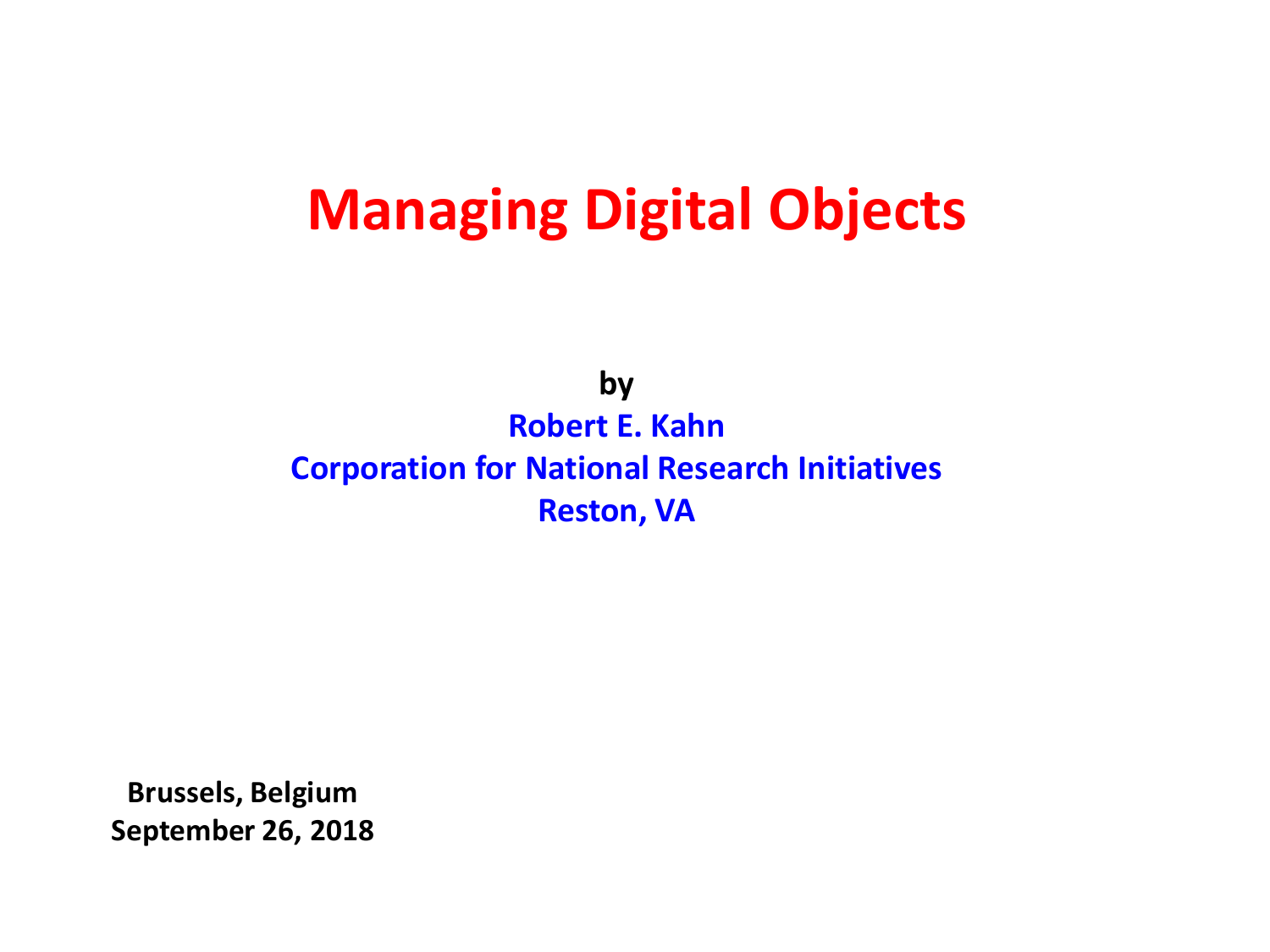# **What is the Internet?**

- Original FNC Definition still applies:
	- Global Information System that makes use of IP (its logical extensions or follow-ons), TCP (its logical extensions or follow-ons, and other IP compatible protocols), and which supports applications based on the above.
- Overall Architecture is still intact despite increases in the underlying technology by factors of  $1 - 10$  Million (computation, communication and storage)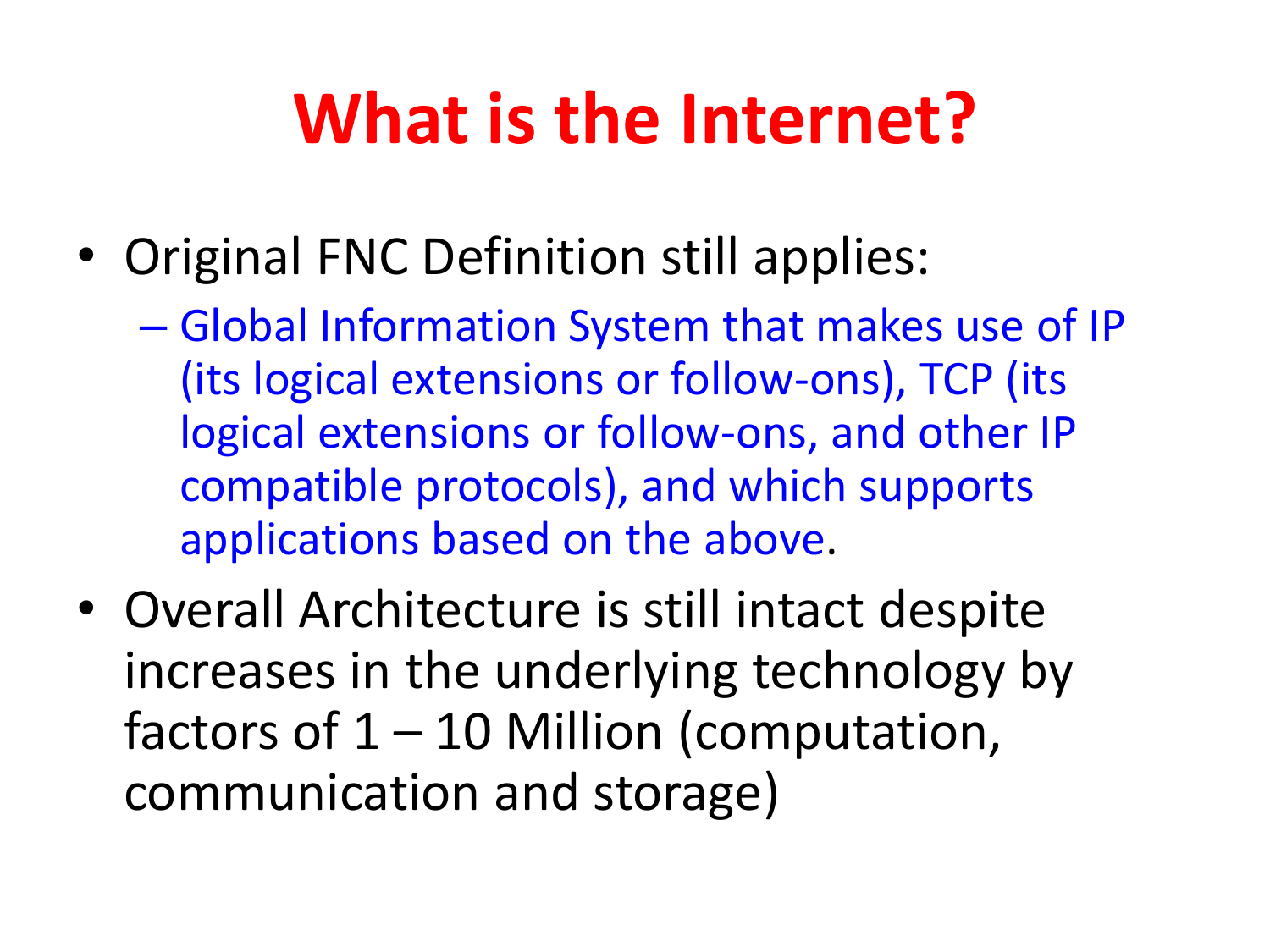# **Digital Object Architecture**

- The DO Architecture may be viewed as a logical extension of the Internet to simplify the task of information management.
- The concept of "digital object" forms the basis for the architecture.
- A digital object (DO) is defined as a set of bits, or a set of sequences of bits, incorporating a work or portion of a work or other information in which a party has rights or interests, or in which there is value.
- Each DO has, as an essential element, an associated unique persistent identifier.
- Assumes many different kinds of Information Systems will exist over time.
- Supports interoperability! Security!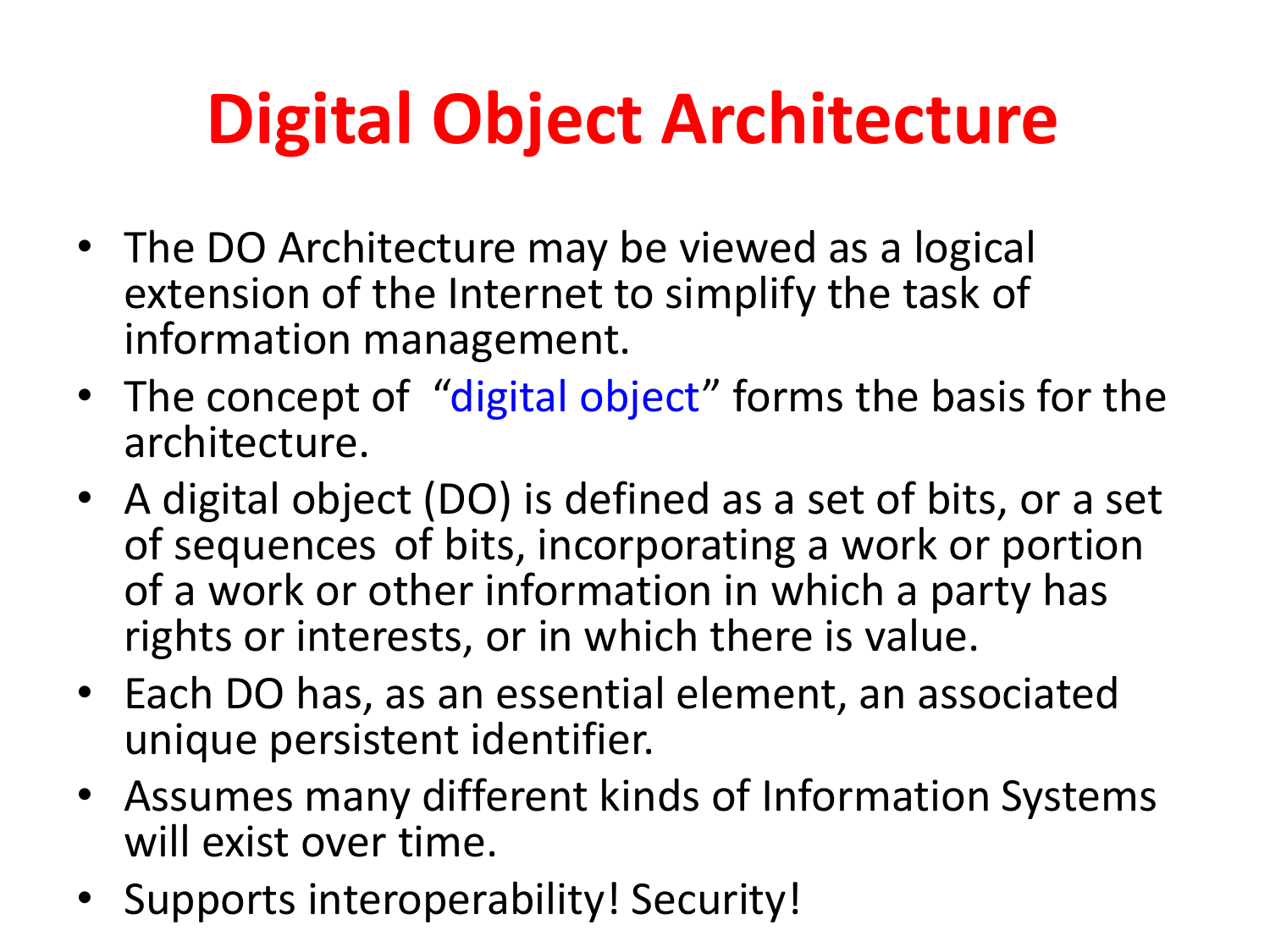# **Fundamental Properties of the DOArchitecture**

- Based on the same architectural ideas embedded in the Internet's architecture, and which have sustained its evolution, the three most important characteristics being:
	- **Open Architecture** (defined protocols & interfaces)
	- **Independence** from the underlying technology
	- **Minimized Complexity** for users
- It is a [non-proprietary](http://sandbox.dona.net/node/101) architecture and is publicly available without charge.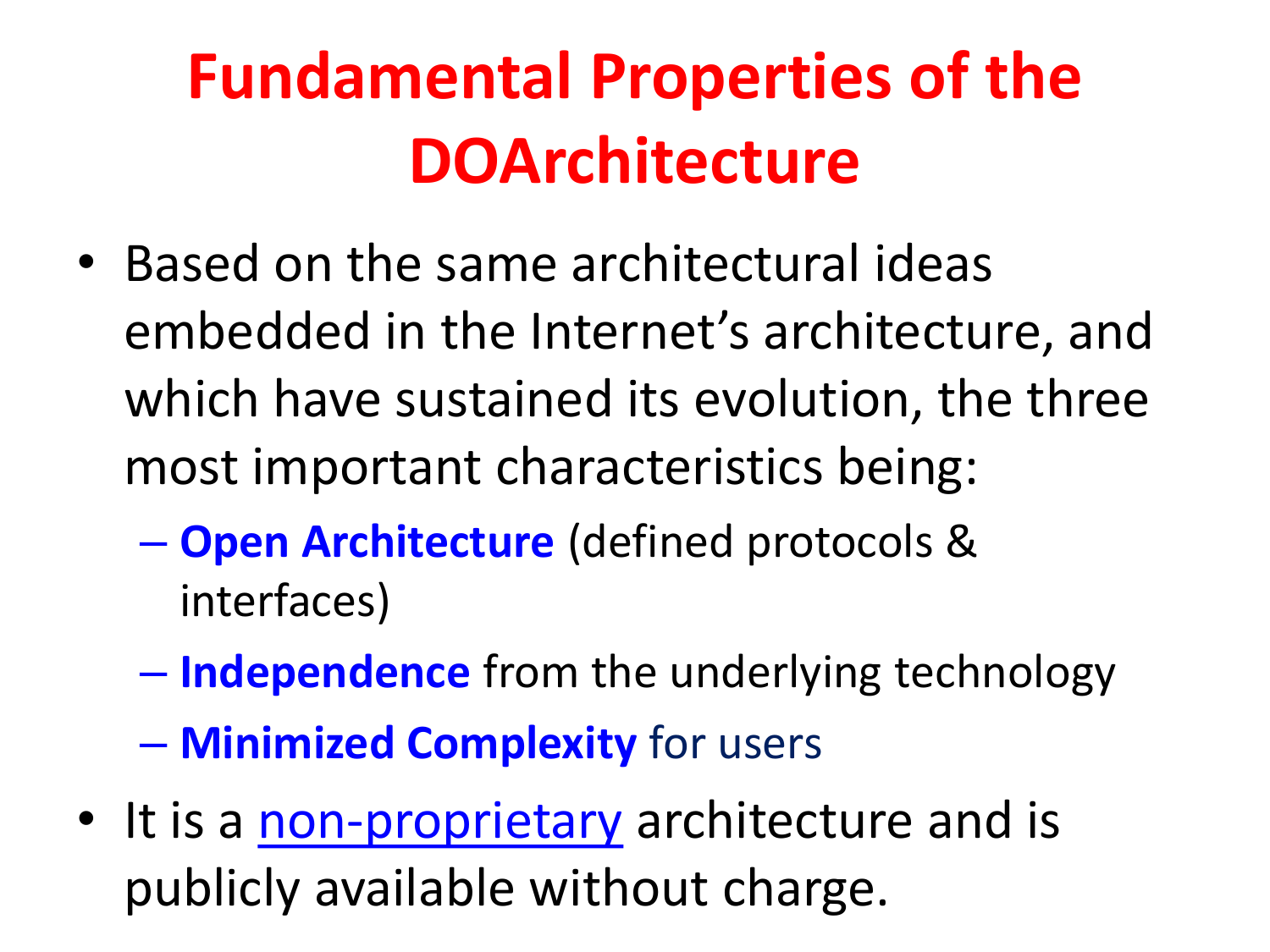## **Components of the DO Architecture**

- Identifier/Resolution mechanism that allots identifiers and resolves such identifiers to "state information" about the associated digital objects (DOs) - - a resolution request yields an identifier record;
- Repositories that store DOs and enable access via their identifiers; and
- Registries that store metadata about DOs and are used for searching.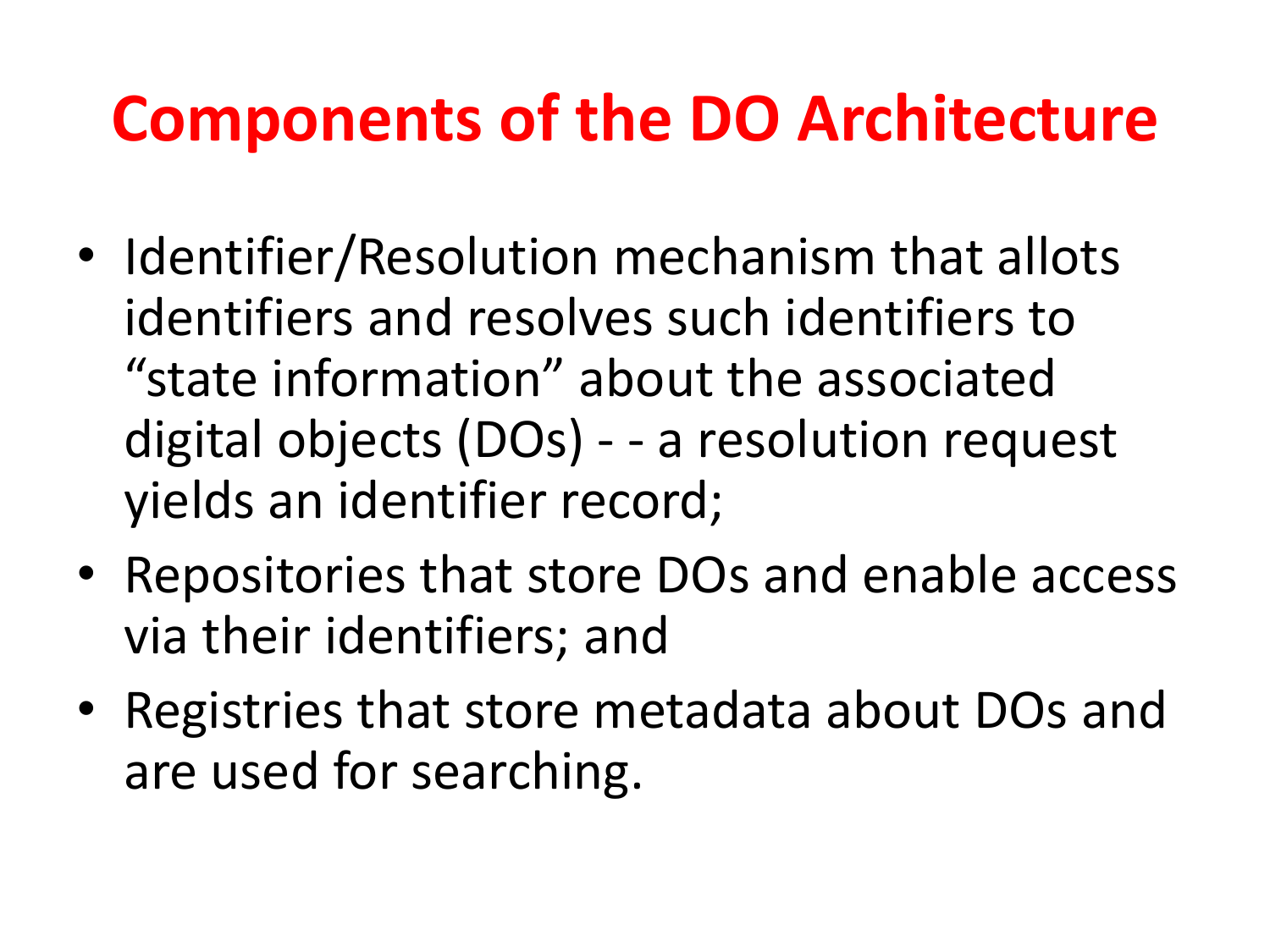# **Why the DO Architecture**

- Provide a uniform conceptual approach to managing information in digital form and to interact directly with that digital information
- Enables DOs & other clients to find DOs from metadata, to access them by use of identifiers
- Enables interoperability between DOs using the Digital Object Interface Protocol (DOIP)
- Security is enabled by the DOIP, but made available separately by the computational environment in which its embedded.
- "Datatypes" & Datatype registries are critical to understanding a DO by computer or otherwise; And for large data sets, more generally.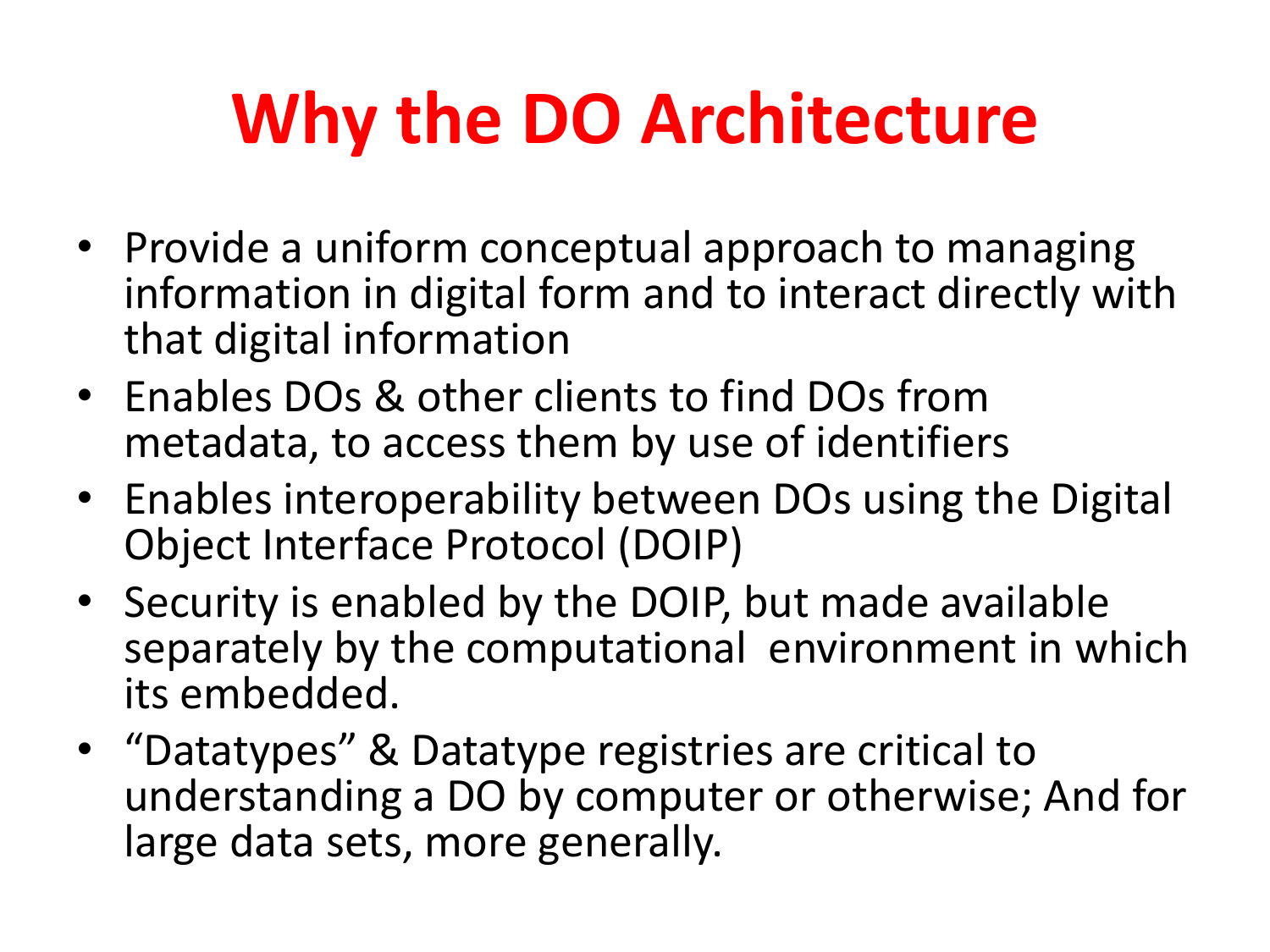# **DOIP Protocol**

- The Digital Object Interface Protocol (DOIP) is a simple, but powerful conceptual protocol for software applications ("clients") to interact with "services" which could be either the digital objects or the information systems that manage those digital objects.
- The DOIP Specification (version 2.0) will be conveyed by CNRI to the DONA Foundation in the coming weeks for public release – https://www.dona.net
- The DOIP enables a user (or another DO) to interact with a DO based on the use of associated identifiers
	- Each action is represented by a DO; and the interface conveys the action's identifier (ID1);
	- Each target of an action is also a DO; and the interface conveys that identifier as well (ID2);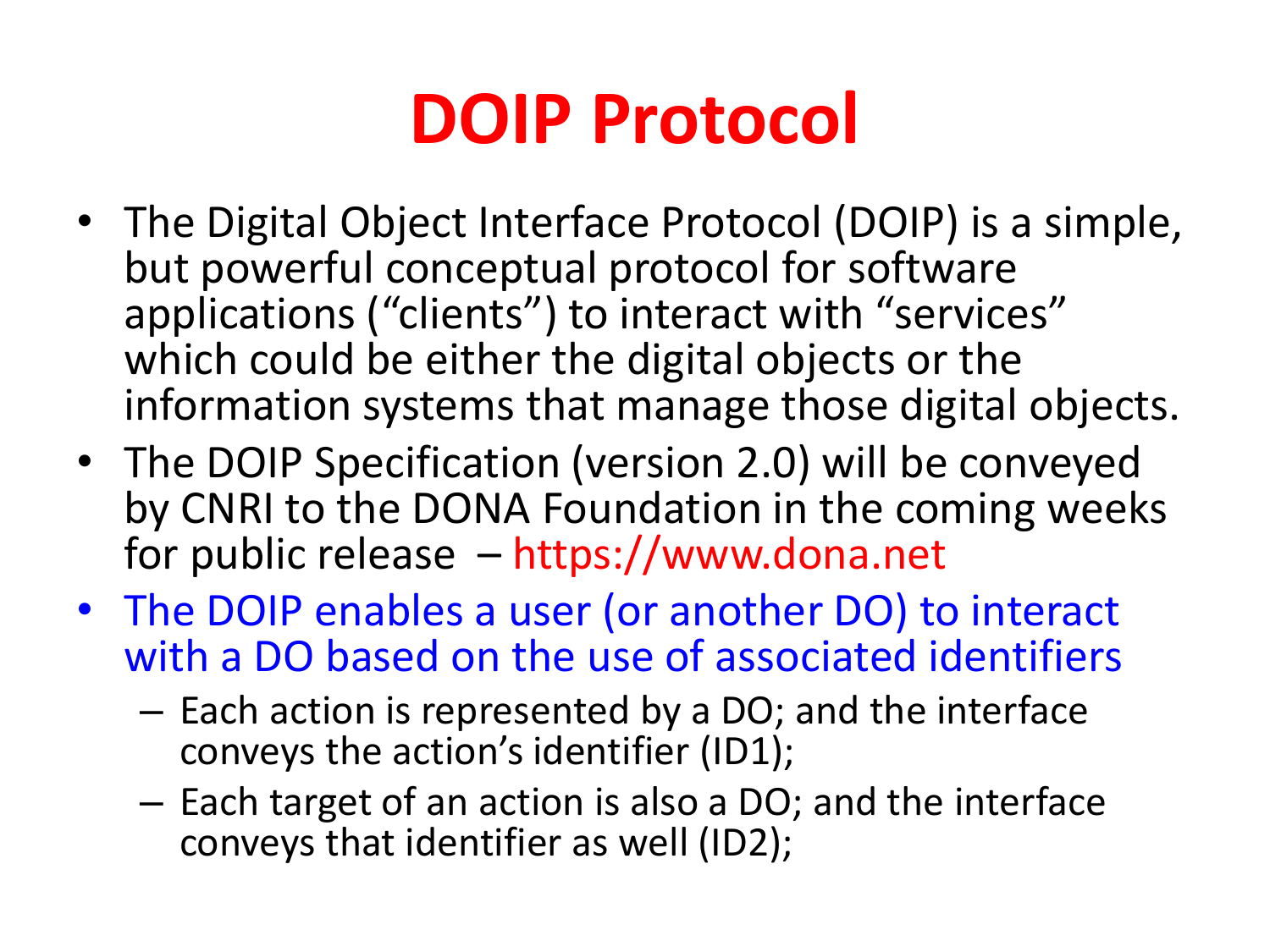# Other Properties of a Request

- Request ID
- Client ID
- Input to be handled by the operation
- Optional information for authentication & serialization
- Basically the same for a response plus status minus request details
- Unless otherwise stated, all values (other than serialized data) are encoded in UTF-8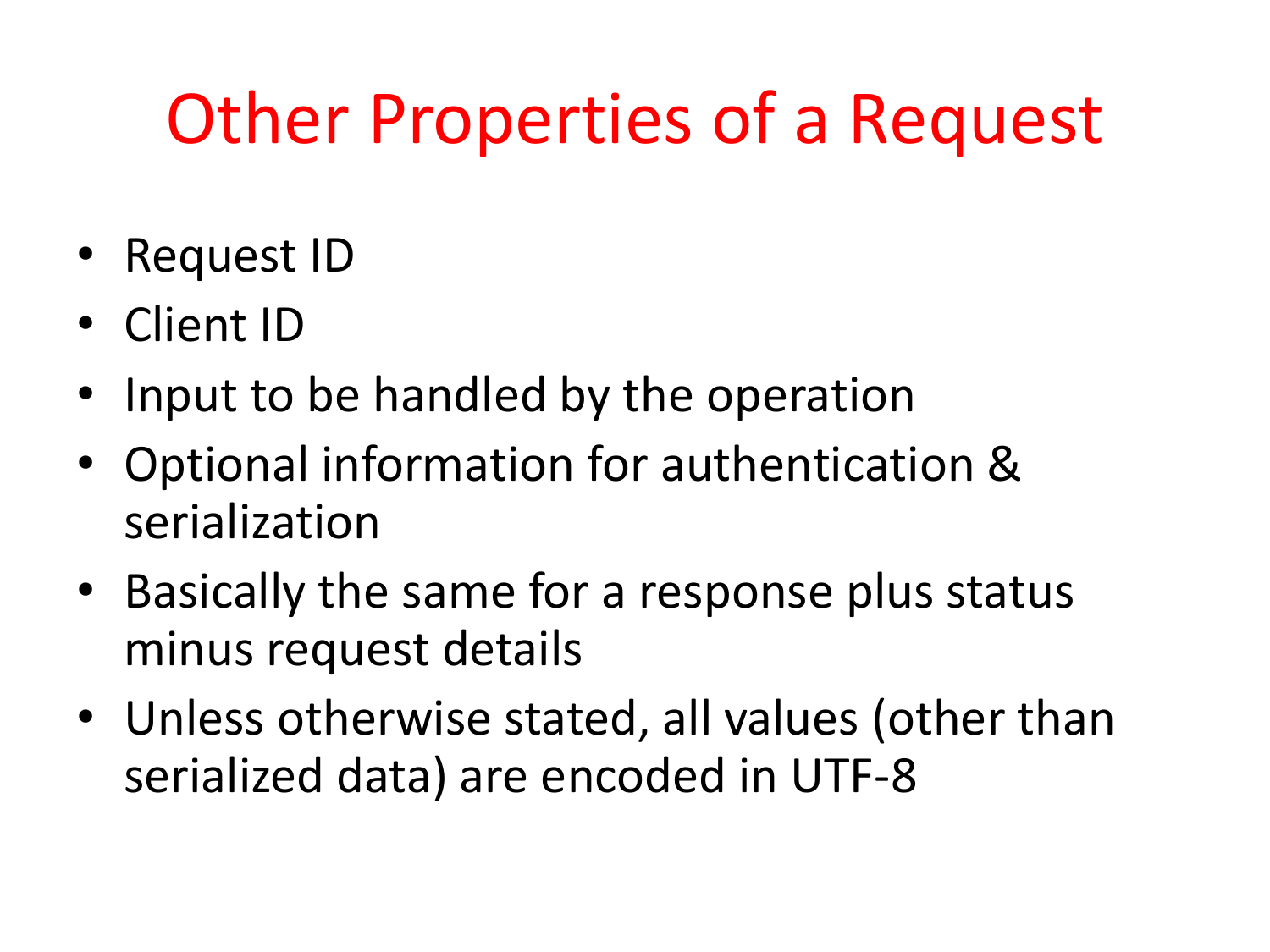# Basic Operations

- Hello
- Op.Create
- Op.Retrieve some or all of a DO
- Op.Update
- Op.Delete
- Op.Search using metadata managed by a given DOIP services
- ListOperations supported by the given service
- Also core types and a way to describe "Extended Operations"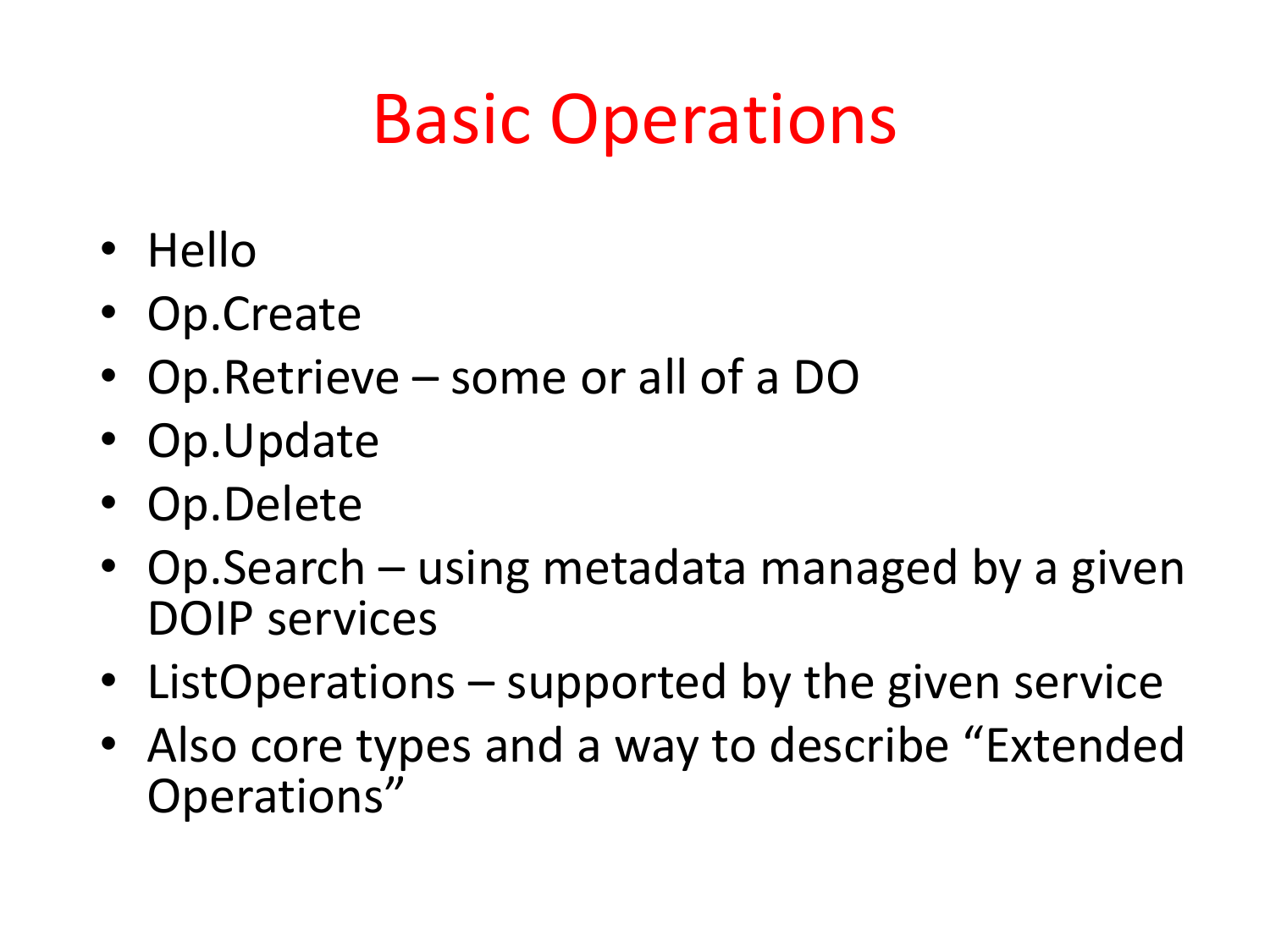## **Framework for Discovery ITU-T Recommendation X.1255**

- Based largely on the DO Architecture, X.1255: "Framework for discovery of identity management information" was approved in September 2013.
- Focused specifically on discovery and access to information in digital form, structured as digital objects, X.1255 is applicable to operational requirements for information management more generally.
- For purposes of X.1255, a digital object is defined as a digital entity; The notion of a DO and a DE are nominally identical and may be referred to interchangeably.
- X.1255 assumes an identifier/resolution mechanism and describes a data model and interface protocol.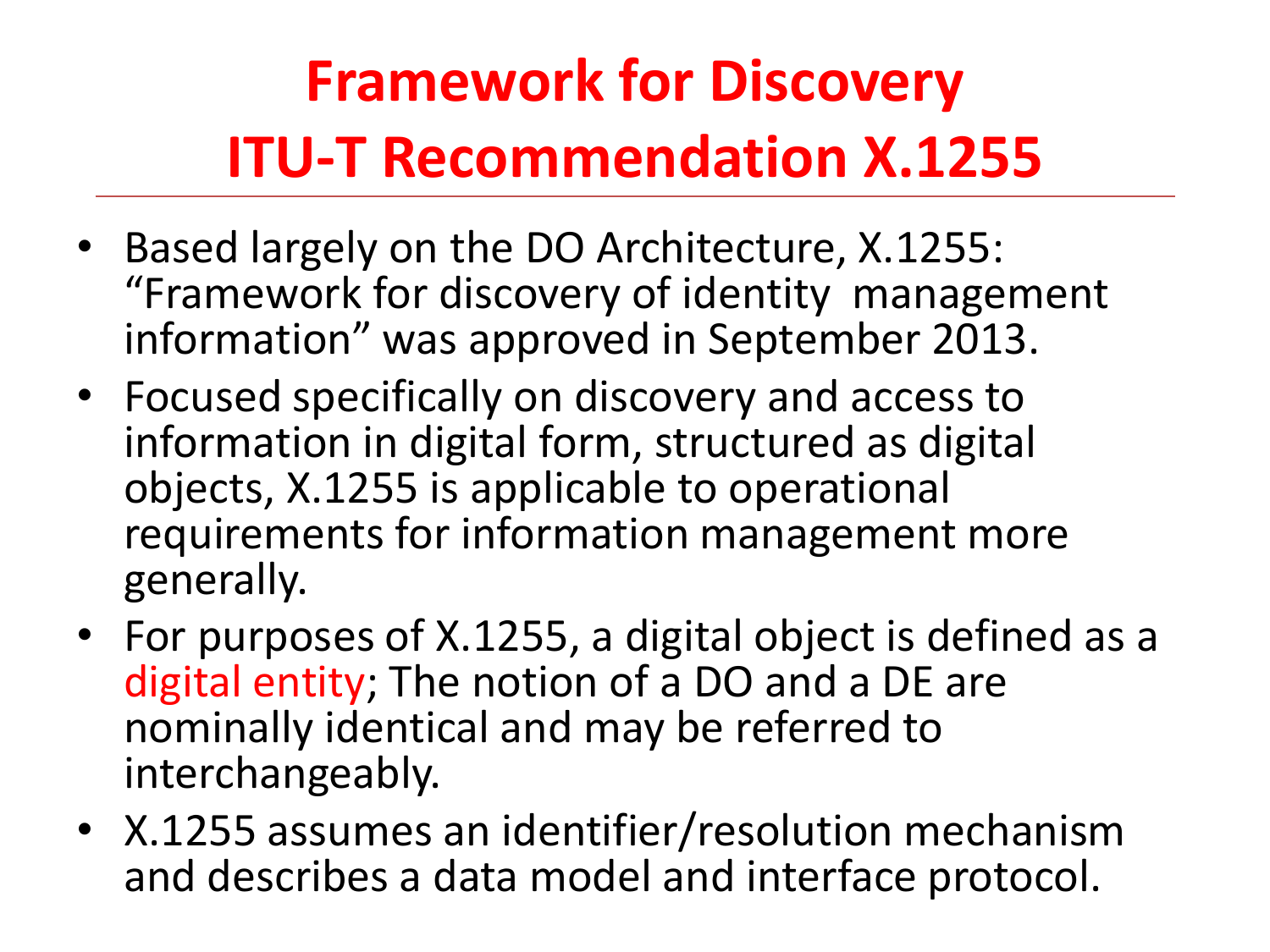#### Some Background Reading

- Kahn, Robert E., Vinton G. Cerf, "An Open Architecture For a Digital Library System and a Plan For Its Development," The Digital Library Project Volume I: The World of Knowbots, (DRAFT) March 1988, [http://hdl.handle.net/4263537/2091.](http://hdl.handle.net/4263537/2091)
- Kahn, Robert E., Robert Wilensky, "A Framework for Distributed Digital Object Services," *International Journal on Digital Libraries*, (2006) 6(2): 115-123, [https://www.doi.org/topics/2006\\_05\\_02\\_Kahn\\_Framework.pdf.](https://www.doi.org/topics/2006_05_02_Kahn_Framework.pdf) (First published by the authors May 13, 1995, "A Framework for Distributed Digital Object Services", [http://hdl.handle.net/4263537/5001\)](http://hdl.handle.net/4263537/5001).
- Managing Access to Digital Information, Cross-Industry Working Team, May 1997, <http://www.xiwt.org/documents/ManagAccess-1.pdf>.
- Denning, Peter J. and Robert E. Kahn. "The Profession of IT: the Long Quest for Universal Information Access". *Communications of the ACM*, December 2010, Vol. 53, No. 32, pp. 34-36, <http://doi.org/10.1145/1859204.1859218>.
- ITU Recommendation X.1255, "Framework for discovery of identity management information," was approved on September 4, 2013 (the work is based largely on CNRI's Digital Object Architecture; and Robert E. Kahn, CNRI's President, served as Editor), [http://www.itu.int/ITU-](http://www.itu.int/ITU-T/recommendations/rec.aspx?rec=11951&lang=en)[T/recommendations/rec.aspx?rec=11951&lang=en](http://www.itu.int/ITU-T/recommendations/rec.aspx?rec=11951&lang=en)
- Kahn, Robert E., "The Role of Architecture in Internet Defense", America's Cyber Future: Security and Prosperity in the Information Age, Center for a New American Security (CNAS), Volume II, Chapter XII, May 2011, [http://www.cnri.reston.va.us/papers/CNAS\\_CyberSecurity\\_Kahn.pdf](http://www.cnri.reston.va.us/papers/CNAS_CyberSecurity_Kahn.pdf).